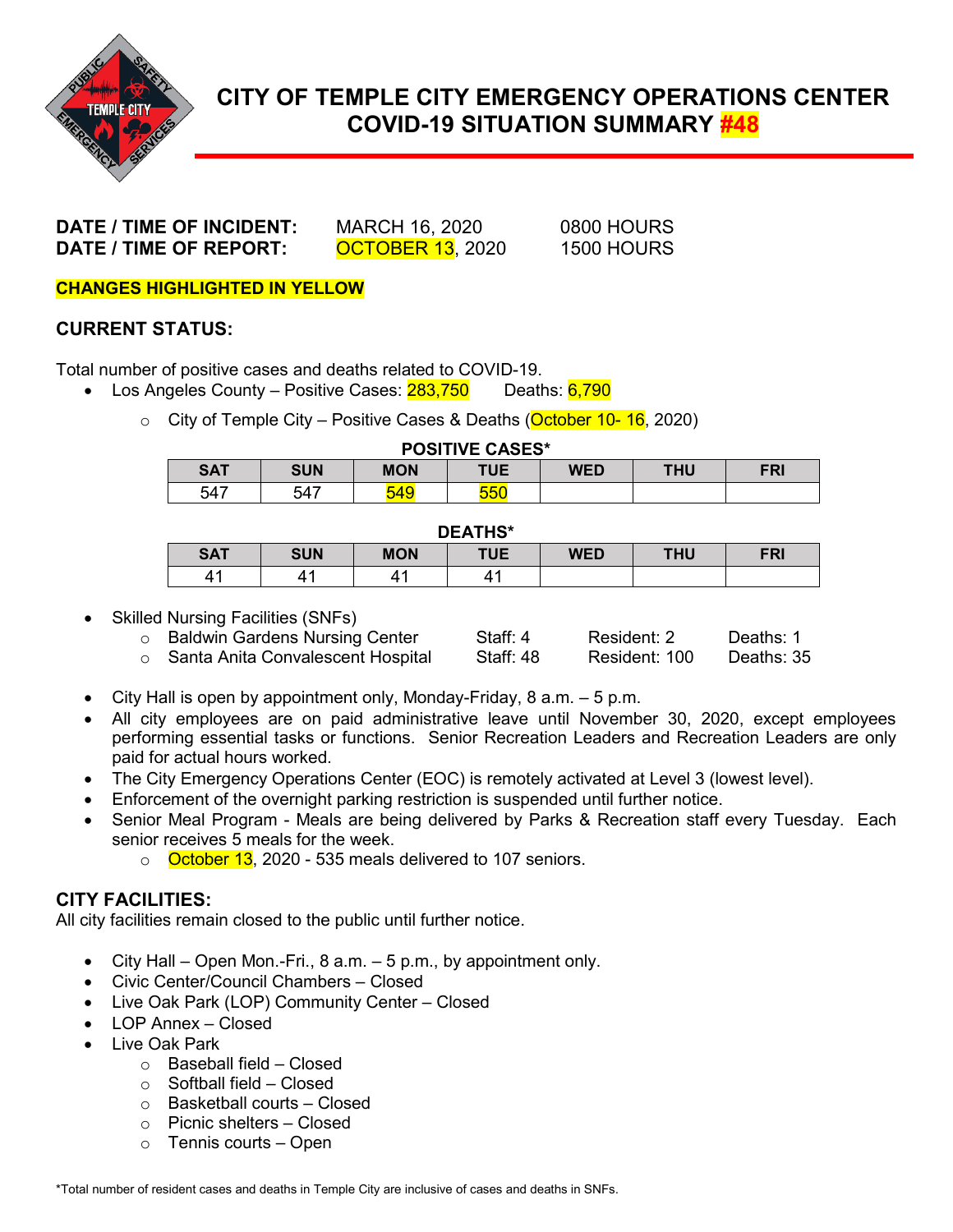- $\circ$  Playground Closed (LACoDPH guidelines are being reviewed by staff).
- **Temple City Park** 
	- o Picnic shelter Closed
	- $\circ$  Playground Closed (LACoDPH guidelines are being reviewed by staff).

#### **CITY EVENTS & PROGRAMS:**

All in-person city programs and events are cancelled until further notice.

- Area Watch Meetings Virtual
	- o Thursday, October 15, 2020
- Drive-Thru Trick or Treating Event
	- o Saturday, October 31, 2020, 6-9 p.m.
- P&R Youth Sports Programs Cancelled

## **TEMPLE CITY UNIFIED SCHOOL DISTRICT (TCUSD):**

• TCUSD began distance learning on August 26, 2020.

### **PROCLAMATIONS AND EXECUTIVE ORDERS:**

- October 6, 2020 The Los Angeles County Health Officer revised the Safer at Work and in The Community Order to allow: Outdoor dining at Non-Restaurant breweries and wineries with conditions and modifications.
- October 5, 2020 The Los Angeles County Health Officer revised the Safer at Work and in The Community Order to allow: Cardrooms to reopen for outdoor operations only with required modifications; and on October 7, Indoor malls and shopping centers to open at a maximum of 25% indoor capacity with required modifications.
- October 2, 2020 The Los Angeles County Health Officer revised the Safer at Work and in The Community Order to allow: Nail salons to reopen indoor operations at 25% capacity with modifications; and to remove the restriction on the reopening outdoor children's playgrounds. Playgrounds may reopen at the discretion of the local authority that operates the outdoor playground.
- September 15, 2020 The City Council extended paid administrative leave for all city employees until November 30, 2020, except employees performing essential tasks or functions. Senior Recreation Leaders and Recreation Leaders are only paid for actual hours worked.
- September 2, 2020 The Los Angeles County Health Officer revised the Safer at Work and in The Community Order to allow: Schools K-12 to offer services for students most in need of in-person learning; and Hair salons and barbershops to offer indoor services with limited occupancy.
- August 12, 2020 The Los Angeles County Health Officer revised the Safer at Work and in The Community Order to: Clarify when elementary schools (TK-6) may seek a waiver to conduct in-person instruction; Update operations for childcare facilities; and Align with new guidance for Institutes of Higher Education.
- July 21, 2020 The City Council extended paid administrative leave for all city employees until September 30, 2020, except employees performing essential tasks or functions. Senior Recreation Leaders and Recreation Leaders are only paid for actual hours worked.
- July 18, 2020 The Los Angeles County Health Officer revised the Safer at Work and in The Community Order, requiring schools in Los Angeles County to conduct distance learning only.
- July 14, 2020 The Los Angeles County Health Officer revised the revised the Safer at Work and in The Community Order, requiring the closure of indoor operations for the following sectors: Gyms and Fitness Centers; Places of Worship; Indoor Protests; Offices for Non-Critical Infrastructure Sectors as identified at covid19.ca.gov.; Personal Care Services (including nail salons, massage parlors, and tattoo parlors); Hair Salons and Barbershops; Indoor Malls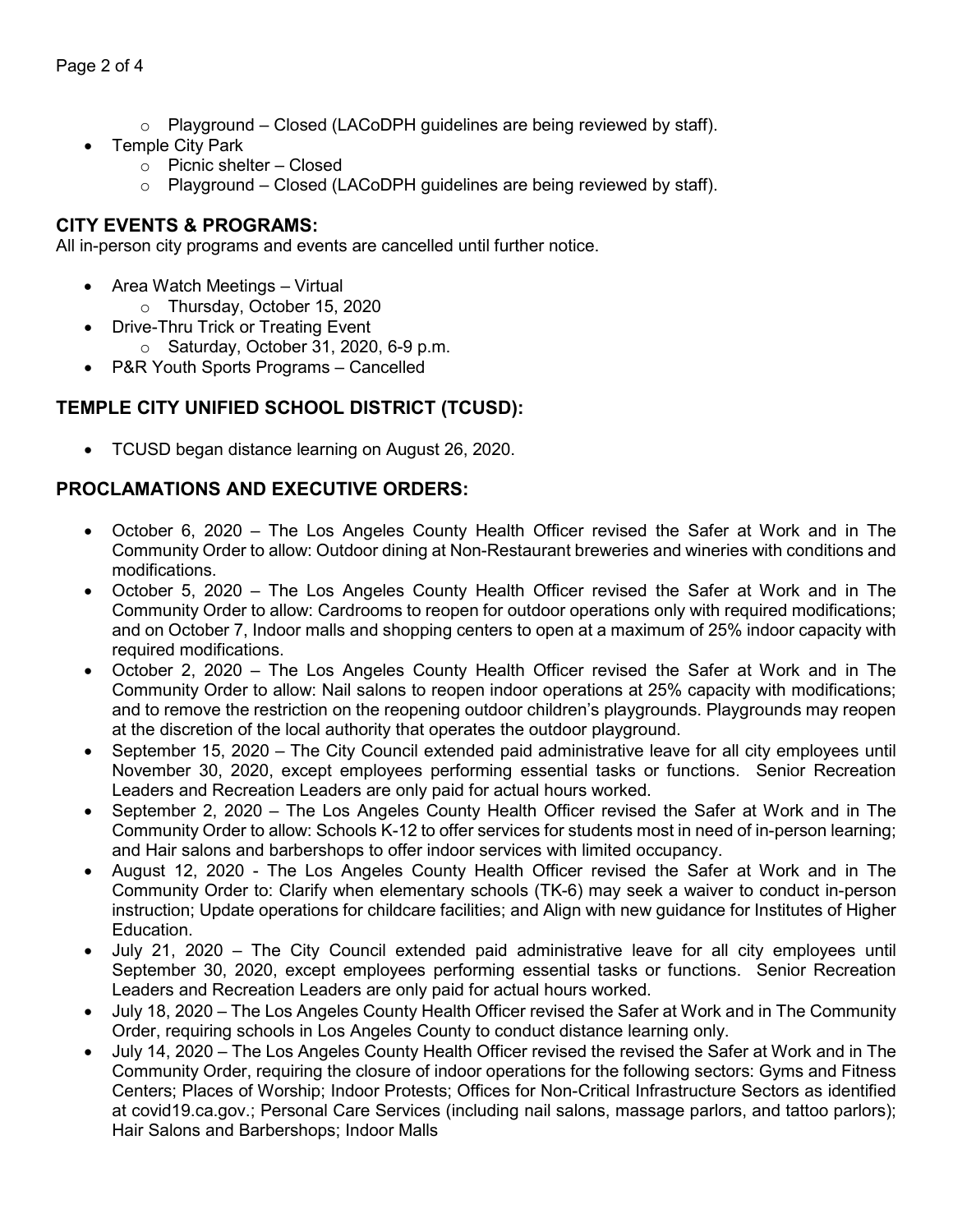- July 1, 2020 The Los Angeles County Health Officer revised the Safer at Work and in The Community Order, requiring the following: Restaurants are closed for indoor dining; Indoor areas of museums, zoos and aquariums are closed; Card rooms and satellite wagering facilities are closed; Staff and patrons of gyms must wear cloth face coverings and gloves.
- June 29, 2020 The City Council extended paid administrative leave for all city employees until August 10, 2020, except employees performing essential tasks or functions. Senior Recreation Leaders and Recreation Leaders are only paid for actual hours worked.
- June 28, 2020 The Los Angeles County Health Officer revised the Safer at Work and in The Community Order, requiring all Bars, Wineries, Breweries and Tasting Rooms to close.
- June 18, 2020 The Los Angeles County Health Officer revised the Safer at Work and in The Community Order to modify the requirements for cloth face coverings and to allow the following sectors/services to open with modified operations to comply with guidance provided by LACoDPH: Cardrooms, Satellite wagering facilities and Racetracks with no spectators; Personal care services including: Esthetician, skin care and cosmetology services; Electrology; Nail salons; Body art professionals; Tattoo parlors, microblading and permanent make-up; Tanning salons; Piercing shops; and Massage therapy; Bars, Wineries, Breweries and Tasting Rooms.
- June 11, 2020 The Los Angeles County Health Officer revised the Safer at Work and in The Community Order to allow the following sectors/services to open with modified operations to comply with guidance provided by LACoDPH: Gyms and fitness facilities; Pro-league arenas without live audiences; Day camps; Museums, galleries, zoos and aquariums; Campgrounds, RV parks and outdoor recreation; Music, film and television production; Hotels for leisure travel.
- May 29, 2020 The Los Angeles County Health Officer revised the Safer at Home Order to allow the following services to open with modified operations to comply with guidance provided by LACoDPH: In-Person Dining in Restaurants; Barber Shops and Hair Salons.
- May 26, 2020 The City Council extended paid administrative leave for all city employees until June 30, 2020, except employees performing essential tasks or functions. Senior Recreation Leaders and Recreation Leaders are on paid administrative leave until June 19, 2020.
- May 26, 2020 The Los Angeles County Health Officer revised the Safer at Home Order (HOO) to allow the following to open with modified operations to comply with guidance provided by LACoDPH: Faith-Based Organizations; Indoor and Outdoor Retail Shopping Centers; Flea Markets, Swap Meets and Drive-In Theaters; Pools, Hot Tubs and Saunas in a multi-unit residence or part of a homeowners association.
- May 22, 2020 The Los Angeles County Health Officer revised the Safer at Home Order, moving the County into Stage 2 of the County's Roadmap to Recovery.
- May 13, 2020 The Los Angeles County Health Officer revised and extended the Safer at Home Order. The order is effective immediately and will continue until further notice.
- May 8, 2020 The Los Angeles County Health Officer revised the Safer at Home Order to allow for the conditional and limited reopening of certain lower-risk retail business, golf courses, and public spaces.
- May 5, 2020 The City Council extended paid administrative leave for all city employees until May 31, 2020, except employees performing essential tasks or functions.
- April 21, 2020 The City Council extended paid administrative leave for all city employees until May 15, 2020.
- April 21, 2020 The City Council adopted Resolution No. 5465 extending the proclamation of the existence of a local emergency.
- April 10, 2020 The Los Angeles County Health Officer revised and extended the Safer at Home Order until May 15, 2020.
- March 31, 2020 The City Council extended paid administrative leave for all city employees until May 1, 2020.
- March 20, 2020 The City Manager ordered all city employees to work from home and provided paid administrative leave for all city employees until April 2, 2020.
- March 19, 2020 The Los Angeles County Health Officer issued Safer at Home Order for the Control of COVID-19, until April 19, 2020.